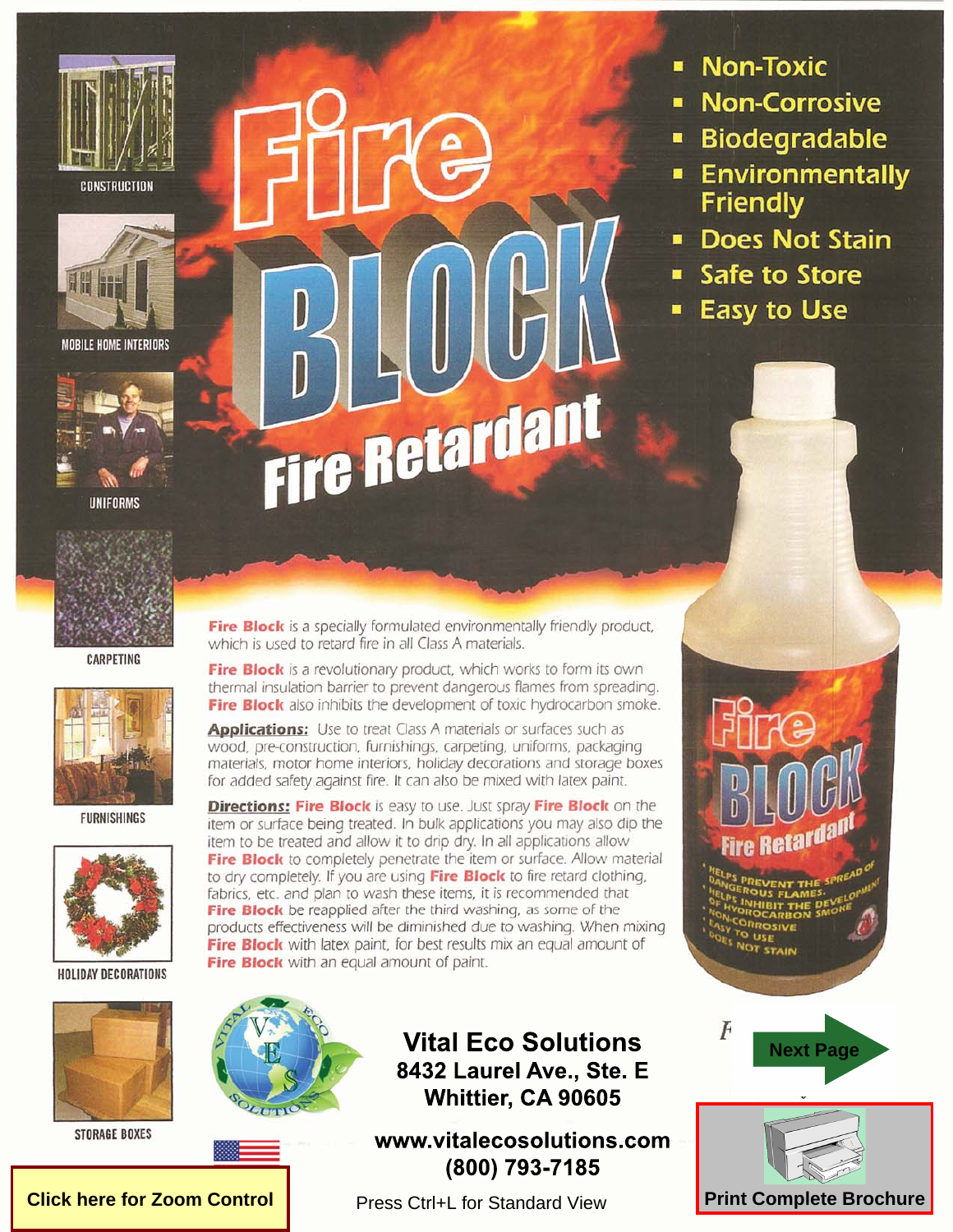



# **Technical Information:**

Fire Block fire retardant was tested in accordance with NFPA 255 and ASTM-E84 Test for Flame Spread and Smoke Development Values by SGS US Testing for Class A (wood, paper, furnishings etc.) materials.

# **Test Results are as follows:**

| Test Specimen:         | Fire Block Fire Retardant | Rating Classification |
|------------------------|---------------------------|-----------------------|
| Flame Spread Index:    | 15                        | $0 - 25$              |
| Smoke Developed Value: | 25                        | $0 - 450$             |

Since Fire Block falls into accordance with the rating classification shown above, it is considered an acceptable fire retardant product in accordance with NFPA 255.

# Fire Block has performed complete DOT corrosion testing and the results are as follows:

**Corrosion Rate** Mm/yr.  $in./yr.$ Aluminum:  $<0.01; 0.01$  $<0.001$ ;  $<0.001$ Steel:  $<0.06; 0.07$  $0.002; 0.003$ 

### **Comments:**

Per 49 CFR 173.137 (c) (2) a liquid is considered to have a severe corrosion rate if its corrosion rate exceeds 6.25 mm (0.246 inches) a year on steel (SAE 1020) or aluminum (non-clad 7075 T-6) at a test temperature of 55 (C (131 (F).

### **Availability:**

Fire Block is available in a convenient 32 ounce pump spray (12) bottles/case) or can be purchased in 5 and 55 gallon drum quantities for bulk applications. No mixing is required.

Fire Block is considered to be non-toxic. Toxicity information and MSDS are available on request.

**Vital Eco Solutions** 8432 Laurel Ave., Ste. E Whittier, CA 90605

www.vitalecosolutions.com (800) 793-7185







**STAIN** 



Made in the USA